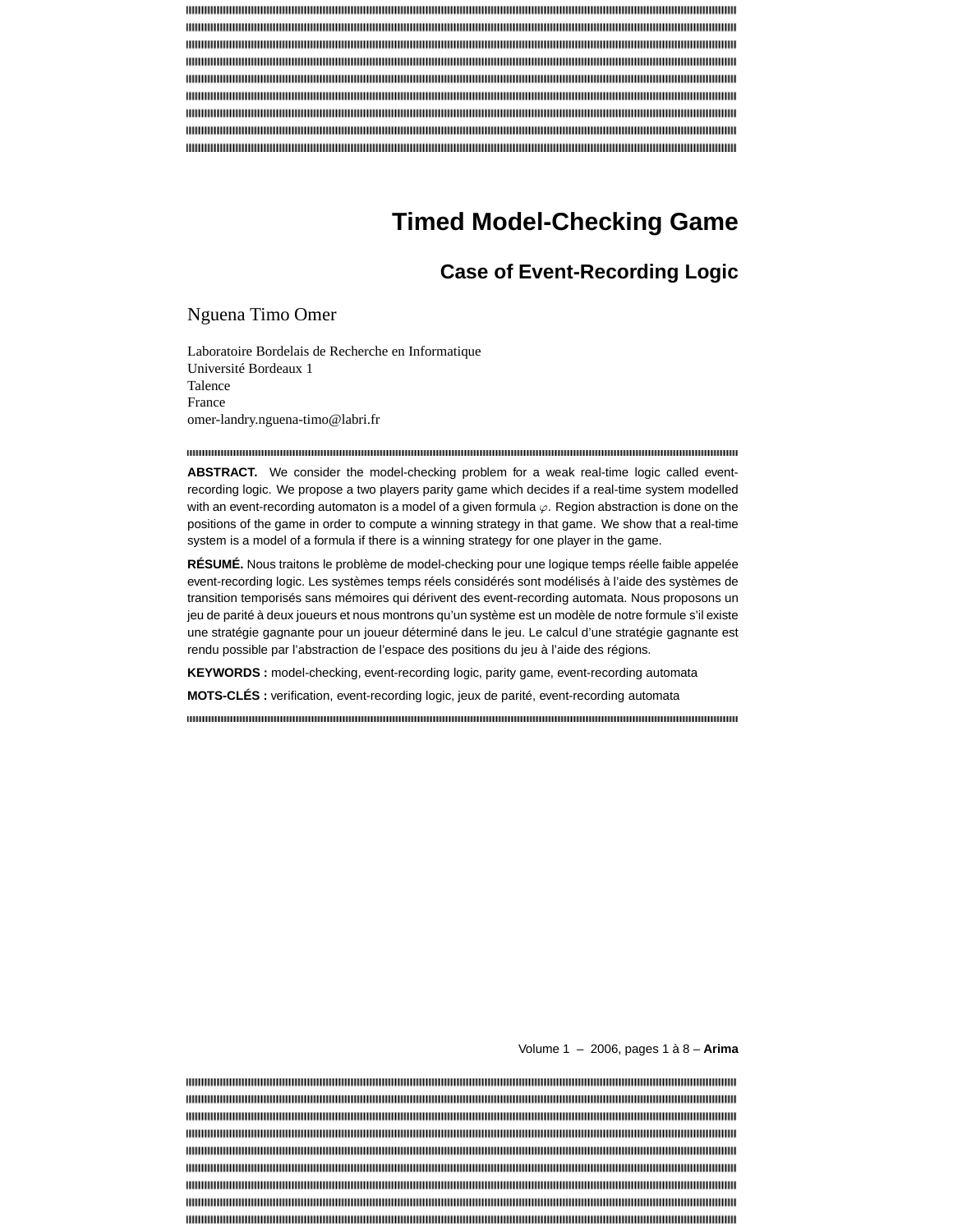## **1. Introduction**

Sorea proposed [1] a decidable logic called Event-recording logic (ERL). ERL is timed extension of the mu-calculus [9]. In this paper, model-checking problem [8] of this logic is solved. Event-recording timed transition systems (ERTTS) are used to model real-time systems. ERTTS definition derives from the one of event-recording automata [5]. ERTTS and ERL are interesting for the proposed game in the way that we do not care about the clocks to be reseted. The local time-context model-checking problem solved in this paper is the following: Given an ERTTS  $\mathcal P$  and an ERL formula  $\varphi$ , does the initial state  $p^0$  of  $P$  satisfy  $\varphi$  in an initial time-context  $r^0$ . Game approach is used here to solve that problem.

We propose a two players parity game  $\mathcal{G}(\mathcal{P}, \varphi, r^0)$ . To check if  $p^0$  satisfy  $\varphi$  in an initial time-context  $r^0$  is reduced to checking the existence of a winning strategy for the first player in that game. Since real-time systems may have a infinite state space, an abstraction which uses regions is done on the arena the game. The regions feature ensures a finite number of positionsin the game. This permitsto obtain a finite parity game [10, 2].

Our method is similar to the one in [6, 4] which also inspired some of our definitions and results. The second part of the next section recalls some definitions. This includes definitions for ERTTS and ERL formulas; and the relation between a formula and an ERTTS. We define and we solve the model-checking game in section three. The last section concludes and discusses applicability of our results.

## **2. Definitions**

#### **2.1. Clocks, guards, valuations, regions**

Let  $\Sigma = \{a, a_0, a_1, \ldots, a_n\}$  be a set of events,  $h(a_i)$  the clock associated to  $a_i$ ,  $\mathcal{H} =$  ${h(a_i) | a_i \in \Sigma}$ . A valuation  $v : \mathcal{H} \mapsto \mathbb{R}_{\geq 0}$  assigns a positive real-value to each clock;  $v(h)$  is the value the clock h. For  $t \in \mathbb{R}_{\geq 0}$ , the time's elapse's operation on v denoted  $v + t$  is defined by  $(v + t)(h) = v(h) + t$ ; reset $(v, \{h\})$  is the valuation defined by reset $(v, \{h\})$  $(h(a)) = 0$  if  $h(a) = h$  else, it is equal to  $v(h(a))$ .

Let  $c \in \mathbb{Q}$  and  $\sim \in \{ \leq, >, \leq, \geq, = \}$ , a time-guard g is generated by the grammar :  $g := tt | ff | h \sim c | h_1 - h_2 \sim c | g_1 \wedge g_2.$ 

The v-semantics of a time-guard g denoted  $||g||$  is the set of valuations which satisfy g. The satisfaction relation  $\models$  between a valuation v and a time-guard g is defined as follows :  $v \models h \sim c$  iff  $v(h) \sim c$ ,  $v \models h_1 - h_2 \sim c$  iff  $v(h_1) - v(h_2) \sim c$ ,  $v \models g_1 \land g_2$ iff  $v \models g_1$  and  $v \models g_2$ . Formally,  $||g|| = \{v | v \models g\}.$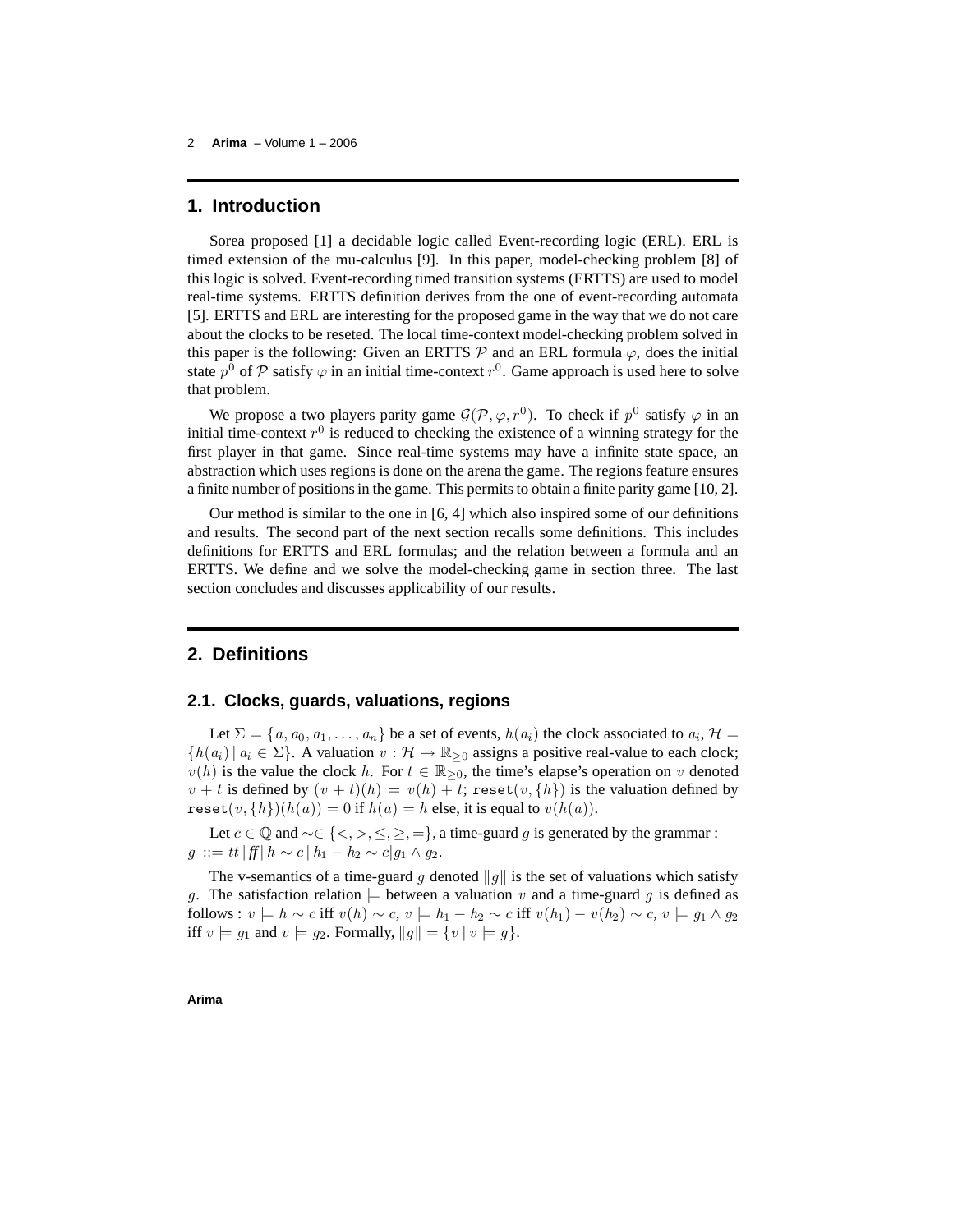The granularity of a set of time-guards  $G = \{g_1, g_2, \ldots, g_n\}$  the tuple  $gr = \langle H, m, \max \rangle$ where, H is a finite set of clocks,  $m \in \mathbb{N}$  and  $\max : H \mapsto \mathbb{Q}_{\geq 0}$ . G is said gr-granular and, all the time-guards are gr-granular; that is, each time-guard  $g \in G$  uses the clocks in H, each rational constant appearing in  $q$  is an integral multiple of  $m$ , and each clock  $h \in \mathcal{H}$  is never compared to a constant larger than  $\max(h)$ .

A region r is an equivalence class of the valuations. Let  $ent(v_1(h))$  and  $fract(v(h))$ be the two functions which return respectively the integer and the fractional par of  $v(h)$ . The equivalence relation  $v_1 \simeq v_2$  is defined by:

– For all  $h \in H$ , either  $ent(v_1(h)) = ent(v_2(h))$ , or both  $ent(v_1(h))$  and  $ent(v_2(h))$  are greater than  $max(h)$ .

 $-$  For all  $h_1,h_2 \in \mathcal{H}$  with  $v_1(h_1) \leq \max(h_1)$  and  $v_1(h_2) \leq \max(h_2)$ ,  $\texttt{fract}(v_1(h_1)) \leq \texttt{fract}(v_1(h_2))$  iff  $\texttt{fract}(v_2(h_1)) \leq \texttt{fract}(v_2(h_2)).$ 

– For all  $h \in \mathcal{H}$  with  $v_1(h) \leq \max(h)$ , fract $(v_1(h)) = 0$  iff fract $(v_2(h)) = 0$ 

We use  $[v]$  to represent the equivalence class of v. Reg represents the set of all the regions.

**Lemma 2.1** *[5] There are at most*  $|\mathcal{H}|! \times 2^{|\mathcal{H}|} \times \Pi_{h \in \mathcal{H}}(2 \times \max(h) + 2)$  *regions.* 

The semantics of a time-guard can be extended to regions. We say that  $r \models q$  if there is at least one valuation in  $r$  which satisfies  $q$ . Because a region can be represented by using the time-guards, it is also convenient to say that  $r \models q$  if  $r \land q \neq ff$ . The time's elapse's operation on a region r denoted  $r + t$  is defined by  $(r + t) = \{ [v + t] | v \in r \}.$ The reset operation is defined by  $\text{reset}(r, \{h(a)\}) = \{[\text{reset}(v, \{h(a)\})] | v \in r\}$ . We remark that, when time elapses in a region, we may get a finite number of regions.

#### **2.2. Event-recording time transition system**

An event-recording time transition system (**ERTTS**) on  $\Sigma$  and  $H$  is a tuple  $P =$  $\langle P, p^0, \to_P \rangle$  where P is the set of control states of P,  $p^0$  is the initial state, and  $\to_P \subseteq$  $P \times \Phi(\mathcal{H}) \times \Sigma \times P$  is the transition relation of  $P$ .  $(p, g, a, p')$  represents a transition from the control state p to the the control state p'. We additionally require that  $(p, g_1, a, p_1) \in$  $\rightarrow_{\mathcal{P}}$  and  $(p, g_2, a, p_2) \in \rightarrow_{\mathcal{P}}$  implies  $g_1 \wedge g_2 = ff$ . Shortly  $(p, g, a, p')$  is called a  $(g, a)$ transition from  $p$  to  $p'$ .

An ERTTS is  $gr$ -granular if the set of the guards of its transitions are  $gr$ -granular. In what follows, the considered ERTTS are  $gr$ -granular for some granularity  $gr$ .

The semantics of P is the finite transition system  $S = \langle S, s^0, \rightarrow_S \rangle$  where  $S \subseteq P \times$  $Reg$  is the set of states also called configurations,  $s^0 = (p^0, r^0)$  is the initial configuration,  $r^0$  the initial region and  $\rightarrow_S \subseteq S \times \Sigma \times S$  is the transition relation. There is a real-time transition  $((p, r), a, (p', r')) \in \rightarrow_S \text{ if there is } (p, g, a, p') \in \rightarrow_P, t \in \mathbb{R}_{>0}$  such that  $r + t \models g$  and  $r' \in \texttt{reset}((r + t) \land g, \{h(a)\}).$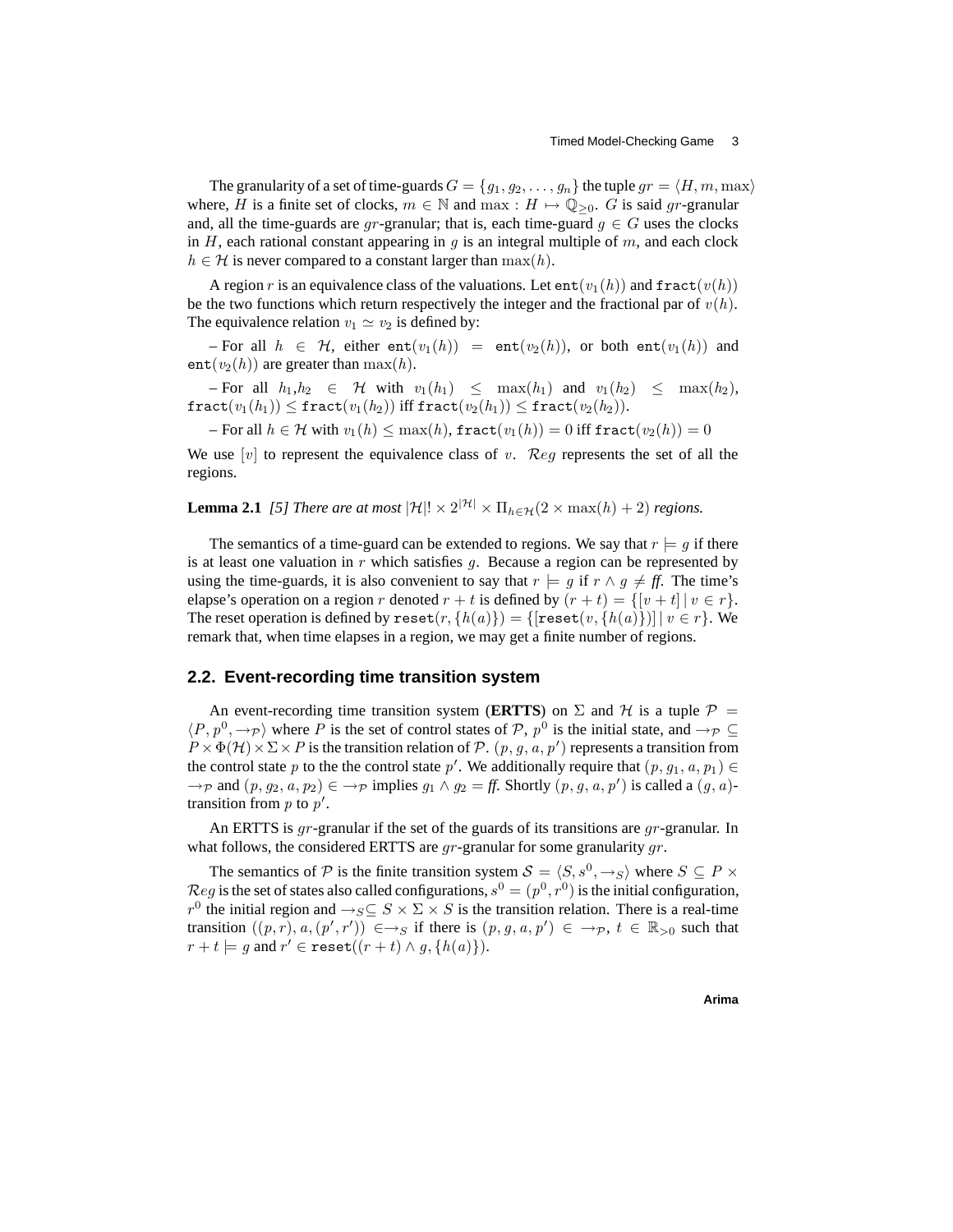#### 4 **Arima** – Volume 1 – 2006

#### **2.3. Event-recording logic**

Let g represent a time-guard, a an event,  $Var = \{X, Y, ...\}$  a set of variables. A formula  $\varphi$  of ERL [1] is generated by the following grammar:

$$
\varphi ::= tt | ff | X | \varphi_1 \wedge \varphi_2 | \varphi_1 \vee \varphi_2 | [g, a] \varphi | \langle g, a \rangle \varphi | \mu X. \varphi | \nu X. \varphi
$$

A variable X is bounded in  $\varphi$  if there is a sub-formula  $\sigma X.\psi(X)$  of  $\varphi$  with  $\sigma \in {\{\nu, \mu\}}$ .  $\sigma X.\psi(X)$  is the binding formula of X. An ERL formula  $\varphi$  is well named if each variable has a unique binding formula and, for each binding formula  $\sigma X.\psi(X)$  in  $\varphi$ , the variable always X occurs in  $\psi(X)$  in the scope of a modality ([] or  $\langle \rangle$ ). If  $\varphi(X)$  is a formula,  $\varphi(Y/X)$  is obtained from  $\varphi(X)$  by replacing X by Y. From now only well-named formulas are considered.

Given a formula  $\varphi$ ,  $Bd_{\varphi}(X)$  represents the binding formula of X in  $\varphi$ . X is a  $\mu$ variable if  $Bd_{\varphi}(X) = \mu X \cdot \psi(X)$  and X is a *ν*-variable if  $Bd_{\varphi}(X) = \nu X \cdot \psi(X)$ .

New constants called binding constants and ranged over  $U, V, \ldots$  are introduced and associated to each variable. The binding constant U associated to the variable X is defined by  $U = Bd_{\varphi}(X)$ . U is a  $\mu$ -constant if it represents a  $\mu$ -fix-point formula. U is a  $\nu$ constant if it represents a  $\nu$ -fix-point formula. Cons represents the set of constants.

The definition list  $\mathcal{D}(\varphi) = (U_1 = \sigma X_1 \cdot \varphi_1(X_1), U_2 = \sigma X_2 \cdot \varphi_1(X_2), \dots, U_n =$  $\sigma X_n \varphi_1(X_n)$  of  $\varphi$  is a finite sequence of tuples constructed by means of  $DL(\varphi)$  as follows:

$$
-DL(tt) = DL(ft) = DL(X) = DL(U) = \emptyset
$$
  
\n
$$
-DL(\varphi_1 \vee \varphi_2) = DL(\varphi_1 \wedge \varphi_2) = DL(\varphi_1) \circ DL(\varphi_2)
$$
  
\n
$$
-DL(\langle g, a \rangle \psi) = DL([g, a] \psi) = DL(\psi)
$$
  
\n
$$
-DL(\mu X.\varphi(X)) = (U = \mu X.\varphi(X), DL(\varphi(U/X))) \text{ and } U \text{ is a new constant}
$$
  
\n
$$
-DL(\nu X.\varphi(X)) = (U = \nu X.\varphi(X), DL(\varphi(U/X))) \text{ and } U \text{ is a new constant.}
$$

The operator  $\circ$  concatenates two definition lists is such a way that no constant is defined twice.

For a formula  $\varphi$  and a definition list D, the expansion operation  $\exp_{\mathcal{D}}(\varphi)$ , which subsequently replaces definition constants appearing in the formula by the right handsides of the defining equations, is defined as follows:

$$
\exp_{\mathcal{D}}(\varphi) = \varphi(U_n/\psi_n) \dots (U_1/\psi_1)
$$

where  $\mathcal{D} = ((U_1 = \psi_1), \dots, (U_n = \psi_n))$  and  $\psi_i = \sigma_i X_i \cdot \varphi_i(X_i)$  and  $\sigma_i \in {\{\mu, \nu\}}$ .

Consider a formula  $\sigma_i X.\varphi(X)$  and its sub-formula  $\sigma_j Y.\varphi(Y)$ . The variable Y depends on the variable X (denoted  $X < Y$ ), if X occurs free in  $\sigma_j Y \cdot \varphi(Y)$ . Given  $\varphi$  and  $DL(\varphi)$ , we say that U is older than V (denoted by  $U \preceq V$ ) if U appears before V in  $DL(\varphi)$ .  $\preceq$  is a total order on the binding constants of  $\varphi$ .

**Arima**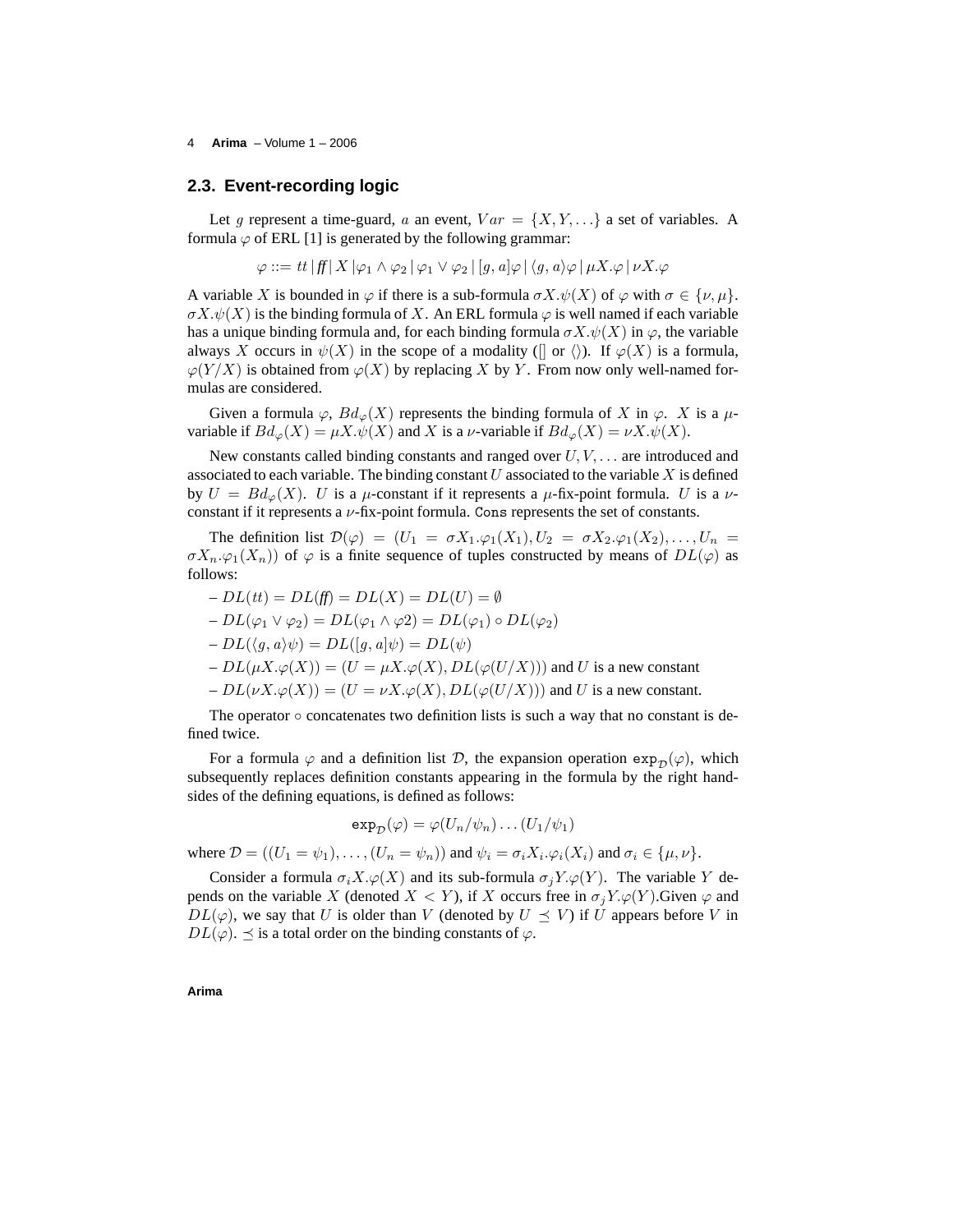#### **2.4. Relation between ERL and ERTTS**

The semantics  $\|\varphi\|_{\mathcal{P}}^{Val}$  of a formula  $\varphi$  with respect to an ERTTS  $\mathcal P$  and an assignment  $Val: \text{Var} \mapsto 2^{P \times \mathcal{R}eg}$  is the set of configurations which satisfy  $\varphi$ .  $Val[X/T]$  is an assignment defined such that  $Val[X/T](Y) = T$  if  $Y = X$  else  $Val[X/T](Y) = Val(Y)$ . The satisfaction's relation  $\models_{\mathcal{P}} \subseteq P \times \mathcal{R}eg \times ERL$  is defined as follows :

$$
-(p,r) \models_{\mathcal{P}} tt, \quad -(p,r) \not\models_{\mathcal{P}} ff,
$$
  
\n
$$
-(p,r) \models_{\mathcal{P}} X \text{ iff } (p,r) \in Val(X)
$$
  
\n
$$
-(p,r) \models_{\mathcal{P}} \varphi_1 \vee (resp.\wedge)\varphi_2 \text{ iff } (p,r) \models_{\mathcal{P}} \varphi_1 \text{ or (resp. and) } (p,r) \models_{\mathcal{P}} \varphi_2.
$$
  
\n
$$
-(p,r) \models_{\mathcal{P}} [g,a] \psi \text{ iff for every } t \in \mathbb{R}_{\geq 0}, (p,g_1,a,p') \in \rightarrow_{\mathcal{P}} \text{ such that } r+t \models g \wedge g_1,
$$
  
\n
$$
(p',r') \models \psi \text{ for all } r' \in \text{reset}((r+t) \wedge (g \wedge g_1), \{h(a)\}).
$$

 $(- (p, r) \models_{\mathcal{P}} \langle g, a \rangle \psi$  iff there exist  $t \in \mathbb{R}_{\geq 0}$ ,  $(p, g_1, a, p') \in \rightarrow_{\mathcal{P}}$  such that  $r + t \models$  $g \wedge g_1$  and  $(p', r') \models \psi$  with  $r' \in \texttt{reset}((r + t) \wedge (g \wedge g_1), \{h(a)\}).$ 

$$
-(p,r) \models_{\mathcal{P}} \mu X. \varphi(X) \text{ iff } (p,r) \in \cap \{T \subseteq S \mid ||\varphi(X)||_{\mathcal{P}}^{Val[X/T]} \subseteq T\}.
$$

$$
-\left(p,r\right)\models_{\mathcal{P}}\nu X.\varphi(X)\;\text{iff}\; (p,r)\in\cup\{T\subseteq S\,|\,T\subseteq\|\varphi(X)\|_{\mathcal{P}}^{Val[X/T]}\}
$$

 $\mathcal P$  is a model of a formula  $\varphi$  in a time-context  $r^0$  iff  $(p^0,r^0)\models_{\mathcal P}\varphi$ .

The modal operators ( $\langle \rangle$  or  $\langle \rangle$ ) and logic operations ( $\land$  and  $\lor$ ) are monotonic over the finite set of configurations. The fix-point formulas can be computed using the Knaster and Tarski[10] as follows:

$$
-(p,r) \models_{\mathcal{P}} \mu X. \varphi(X) \text{ iff } (p,r) \models \bigcup_{\lambda} \mu^{\lambda} X. \varphi(X)
$$

$$
-(p,r) \models_{\mathcal{P}} \nu X. \varphi(X) \text{ iff } (p,r) \models \bigcap_{\lambda} \nu^{\lambda} X. \varphi(X)
$$

 $\lambda$  ranges over the class of ordinals.

## **3. Local model-checking game**

### **3.1. Definition**

Given an ERTTS  $P$ , an initial time-context  $r^0$ , the model-checking game of a formula  $\varphi^0$  is the tuple  $\mathcal{G}(\varphi^0, \mathcal{P}, r^0) = (\text{Pos}, \to, \text{Acc})$  where Pos  $\subseteq P \times \text{Reg} \times \mathcal{C}l(\varphi^0)$  are the positions of the game. Eve's positions are those which contain a formula of the form  $\langle q, a \rangle \varphi$ ,  $\mu X. \varphi(X), \varphi_1 \vee \varphi_2$ . Adam's positions contain a formula of the form  $[q, a] \varphi$ ,  $\nu X.\varphi(X), \varphi_1 \wedge \varphi_2$ . Acc is the winning condition on the plays.  $\rightarrow \subseteq \text{Pos} \times \text{Pos}$  is the move relation of the game defined as follows:

– There is no move from  $(f, p, r)$  or  $(tt, p, r)$ .

– There is a move from  $(\langle g, a \rangle \varphi, p, r)$  or  $([g, a] \varphi, p, r)$  to (resp.  $\varphi, p', r'$ ) if there is  $a\ t\in\mathbb{R}_{\geq0},\,(p,g_1,a,p')\in\rightarrow_{\mathcal{P}}$  such that  $r+t\models g_1\wedge g$  and  $r'\in\mathtt{reset}((r+t)\wedge (g\wedge$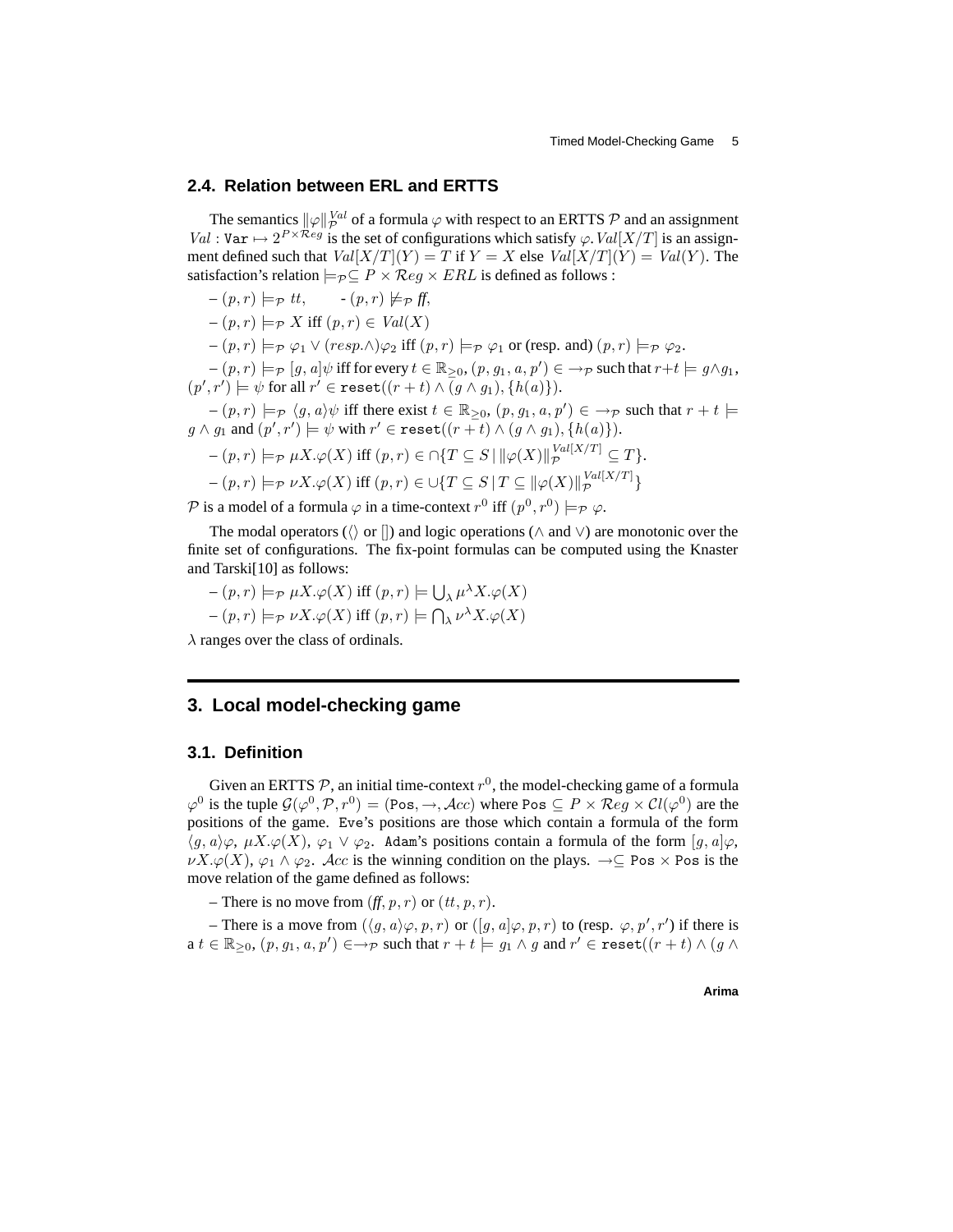#### 6 **Arima** – Volume 1 – 2006

 $g_1$ ,  $\{h(a)\}\)$ , else there is a move to  $(f, p, r)$  (resp. $(tt, p, r)$ )

- There is a move from  $(\varphi_1 \wedge \varphi_2, p, r)$  or  $(\varphi_1 \vee \varphi_2, p, r)$  to  $(\varphi_i, p, r)$  with  $j \in \{1, 2\}$ .
- There is a move from  $(\sigma X.\varphi(X), p, r)$  to  $(U, p, r)$  where  $U = \sigma X.\varphi(X) \in \mathcal{D}(\varphi^0)$ .
- There is a move from  $(U, p, r)$  to  $(\varphi(U/X), p, r)$  if  $U = \sigma X \cdot \varphi(X)$  is in  $\mathcal{D}(\varphi^0)$

A play in the game  $p \text{lay} = p1_0.p1_1 \ldots p1_n$  is a finite or infinite sequence of positions such that  $p1_0 = (\varphi^0, p^0, r^0)$ . A binding constant U is regenerated in a play if for some i, the formula at the position i is  $\psi_i = U$  and the formula at the position  $i + 1$  is  $\psi_{i+1} =$  $\varphi(U).$ 

A play is winning for Eve (resp. Adam) if it is finite and the formula at the last position is  $tt$  (resp  $f(x)$ ); or, it is infinite and the oldest binding constant which is regenerated infinitely often is a nu-constant (resp mu-constant). We recall that the order on the constants is total.

A positional strategy for the player j is a mapping  $\texttt{strat}_j : \text{Pos}_j \mapsto \text{Pos}$  where  $\text{Pos}_j$ is the set of positions of the player  $j \in \{\text{Eve}, \text{Adam}\}\$ . A play  $\text{play} = \text{pl}_0.\text{pl}_1 \dots \text{pl}_n$ is consistent with  $\texttt{strat}_j$  if for each  $\texttt{pl}_i$  appearing in the the play,  $\texttt{pl}_i \in \text{Pos}_j$  implies  $\texttt{pl}_{i+1} = \texttt{strat}_j(\texttt{pl}_i).$ 

A strategy strat<sub>Eve</sub> is a winning strategy if all the plays consistent with it are winning for Eve.

## **3.2. Game characterisation**

**Theorem 3.1**  $P$  is a model of  $\varphi^0$  in the context-time  $r^0$  iff there is a winning strategy for Eve *in*  $\mathcal{G}(\varphi^0,\mathcal{P},r^0).$ 

| The least fix-point semantics                                                                                                                                                           | The greatest fix-point semantics                                                   |
|-----------------------------------------------------------------------------------------------------------------------------------------------------------------------------------------|------------------------------------------------------------------------------------|
| * $(p,r) \models_{\mathcal{P}} \mu X.\varphi(X)$ iff $(p,r) \models_{\mathcal{P}}$                                                                                                      | * $(p,r) \models_{\mathcal{P}} \nu X.\varphi(X)$ iff $(p,r) \models_{\mathcal{P}}$ |
| $\bigcup_{\lambda} \mu^{\lambda} X. \varphi(X)$                                                                                                                                         | $\bigcap_{Y} \nu^{\lambda} X. \varphi(X)$                                          |
| * $(p,r) \not\models_{\mathcal{P}} \overline{\mu^0 X \cdot \varphi(X)}$                                                                                                                 | * $(p,r) \models_{\mathcal{P}} \nu^0 X. \overline{\varphi(X)}$                     |
| * $(p,r) \models_{\mathcal{P}} \mu^{\alpha+1} X \cdot \varphi(X)$ iff $(p,r) \models  *(p,r) \models_{\mathcal{P}} \nu^{\alpha+1} X \cdot \varphi(X)$ iff $(p,r) \models_{\mathcal{P}}$ |                                                                                    |
| $\varphi(U^{\alpha})$ where $U^{\alpha} = \mu^{\alpha} X . \varphi(X)$                                                                                                                  | $\varphi(V^{\alpha})$ where $V^{\alpha} = \nu^{\alpha} X . \varphi(X)$             |
| * if $\lambda$ is a limit ordinal, $(p, r) \models_{\mathcal{P}}$                                                                                                                       | * if $\lambda$ is a limit ordinal, $(p,r) \models_{\mathcal{P}}$                   |
| $\mu^{\lambda} X \cdot \varphi(X)$ iff there is an ordinal $\alpha < \lambda$                                                                                                           | $\nu^{\lambda} X. \varphi(X)$ iff for all the ordinal $\alpha < \lambda$ ,         |
| such that $(p, r) \models_{\mathcal{P}} \mu^{\alpha} X. \varphi(X)$ .                                                                                                                   | $(p,r) \models_{\mathcal{P}} \nu^{\alpha} X. \varphi(X).$                          |

We detail in the following tabular the fix-point semantics of the subsection 2.4:

Following the semantics of the fix-point, we define a signature  $sig = (\alpha_1, \alpha_2, \dots, \alpha_n)$ as a sequence of ordinals which values depends on a configuration. Let a formula  $\psi$  without free variables, a definition list D containing all the definition constants occurring in  $\psi$ , and a configuration  $(p, r)$  of  $P$  such that  $(p, r) \models_P \exp(\psi)_\mathcal{D}$ . Let  $\mathcal{D}_\mu = (U_{k_1}, \dots, U_{k_d\mu})$ be the projection of D on  $\mu$ -constants.  $\psi$  has the signature  $sig = (\alpha_1, \dots \alpha_{d^{\mu}})$  at the configuration  $(p, r)$  if  $(\alpha_1, \dots, \alpha_{d^{\mu}})$  is the least (in lexicographical order) sequence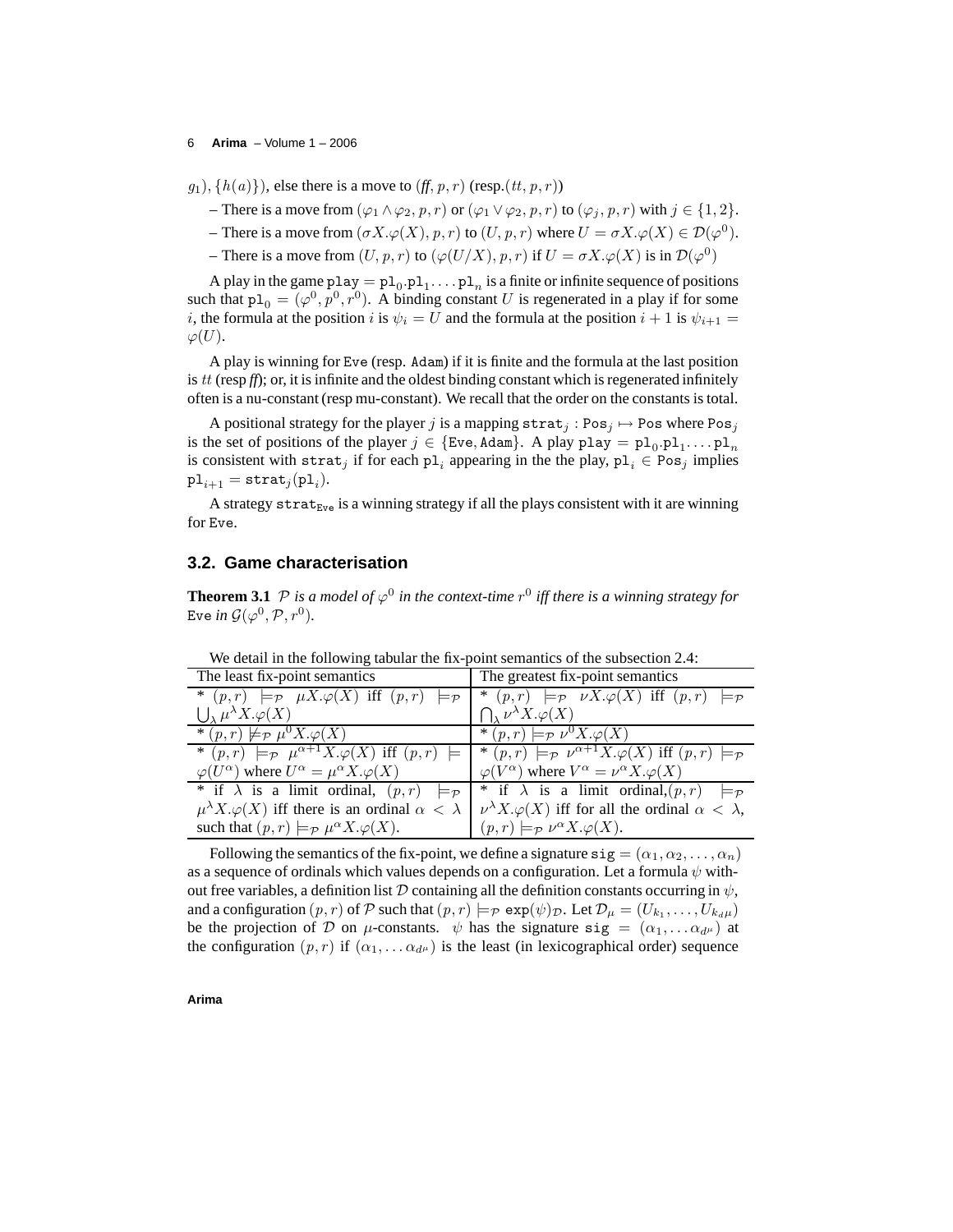of ordinals such that  $(p, r) \models_{\mathcal{P}} \exp_{\mathcal{D}'}(\psi)$  where  $\mathcal{D}'$  is a definition list obtained from D by replacing the  $i-th$  definition of the  $\mu$ -constant  $(U_{k_i} = \mu X.\varphi_{k_i}(X)) \in \mathcal{D}$  by  $(U_{k_i}^{\alpha_i} = \mu^{\alpha_i} X.\varphi_{k_i}(X)) \in \mathcal{D}'$  for each  $i \in \{1, \dots, d^{\mu}\}.$ 

**Lemma 3.1** *The signature*  $\text{sig}(\varphi, p, r)$  *of*  $\varphi$  *at*  $(p, r)$  *is such that:* 

 $-$  sig( $\varphi_1 \wedge \varphi_2, p, r$ ) = max(sig( $\varphi_1, p, r$ ), sig( $\varphi_2, p, r$ ))

 $-$  sig( $\varphi_1 \vee \varphi_2, p, r$ ) = sig( $\varphi_1, p, r$ ) *or* sig( $\varphi_1 \vee \varphi_2, p, r$ ) = sig( $\varphi_2, p, r$ )

 $-\text{sig}(\langle g, a \rangle \varphi, p, r) = \text{sig}(\varphi, p', r')$  *for some*  $(\varphi, p', r')$  *such that there is a move from*  $(\langle g, a \rangle \varphi, p, r)$  *to*  $(\varphi, p', r')$ *.* 

 $-\text{sig}([g, a]\varphi, p, r) = \sup\{\text{sig}(\varphi, p', r') \text{ such that there is a move from } r\}$  $(\langle g, a \rangle \varphi, p, r)$  *to*  $(\varphi, p', r')$  }.

$$
-sig(\sigma X.\varphi(X), p, r) = sig(U, p, r) \text{ where } U = \sigma X.\varphi(X) \text{ with } \sigma \in \{\mu, \nu\} - sig(U, p, r) \text{ with } U = \mu X.\varphi(X) \text{ is greater or equal to } sig(\varphi(U/X), p, r) - sig(V, p, r) \text{ with } V = \nu X.\varphi(X) \text{ equal to } sig(\varphi(V/X), p, r)
$$

*Proof:* Let  $\mathcal{D} = (W_1 = \sigma X \cdot \varphi_1(X), \dots, W_n = \sigma X \cdot \varphi_n(X))$  be the definition list of  $\varphi^0$ . Suppose that  $W_i = \mu X.\varphi_i(X), (p, r) \models_{\mathcal{P}} \exp_{\mathcal{D}}(W_i)$  and  $sig(W_i, p, r) = (\alpha_1, \dots, \alpha_{i-1}, \alpha_i, \alpha_{i+1}, \dots, \alpha_{d^{\mu}})$ . Let  $\mathcal{D}'$  be a definition list obtained by replacing  $(W_i = \mu X.\varphi_k(X))$  by  $(W_i^{\alpha_i} = \mu^{\alpha_k} X.\varphi_k(X))$ . Let  $\psi(X) = \exp_{\mathcal{D}'}(\varphi_i(X))$ . It follows from the definition of the signature that  $(p, r) \models_{\mathcal{P}} \mu^{\alpha_k} X. \psi(X)$ . Since  $\alpha_i$  should be a successor ordinal, it follows that  $(p,r) \models_{\mathcal{P}} \psi(\mu^{\alpha_i-1}X.\psi(X)),$  which means that the signature of  $\psi(\mu^{\alpha_i-1}X.\psi(X))$  at  $(p, r)$  is  $(\alpha_1, \ldots \alpha_{i-1}, \alpha_i - 1, \alpha'_{i+1}, \ldots, \alpha'_{d^{\mu}})$  and is lower that  $\text{sig}(W_i, p, r)$ .

**Proposition 3.1** If  $P$  is a model of  $\varphi^0$  in the time-context  $r^0$  then, there is a winning *strategy for* Eve *in*  $\mathcal{G}(\varphi^0, \mathcal{P}, r^0)$ *.* 

*Proof:* If  $P$  is a model of  $\varphi^0$  in the time-context  $r^0$ , then  $(\varphi^0, p^0, r^0) \models_{\mathcal{P}} \exp_{\mathcal{D}}(\varphi^0)$ . Semantically, there is a smallest sequence of ordinals  $(\alpha_1, \dots, \alpha_{d^{\mu}})$  such that  $(\varphi^0, p^0, r^0) \models_{\mathcal{P}} \exp_{\mathcal{D}'}(\varphi^0)$  where  $\mathcal{D}'$  is a definition list obtained from  $\mathcal D$  by replacing the *i*<sup>th</sup> definition of the  $\mu$ -constant  $(U_{k_i} = \mu X. \varphi_{k_i}(X)) \in \mathcal{D}$  by  $(U_{k_i}^{\alpha_i} = \mu^{\alpha_i} X. \varphi_{k_i}(X)) \in \mathcal{D}^{\alpha}$  for each  $i \in \{1, ..., d^{\mu}\}.$ 

A strategy which consists to choose at each existential or disjunctive node a successor with the smallest signature is winning because of the considered order on signature.

**Proposition 3.2** If there is a winning strategy for Eve in  $\mathcal{G}(\varphi^0,\mathcal{P},r^0)$  then  $\mathcal P$  is a model of  $\varphi^0$  in the time-context  $r^0.$ 

*Proof:* The proof is dual the the above one. One can easily define the signature for  $\nu$ constants when a configuration  $(p, r)$  do not satisfy a formula  $\varphi$  and use that construction to get a contradiction with the existence of a winning strategy for Eve.